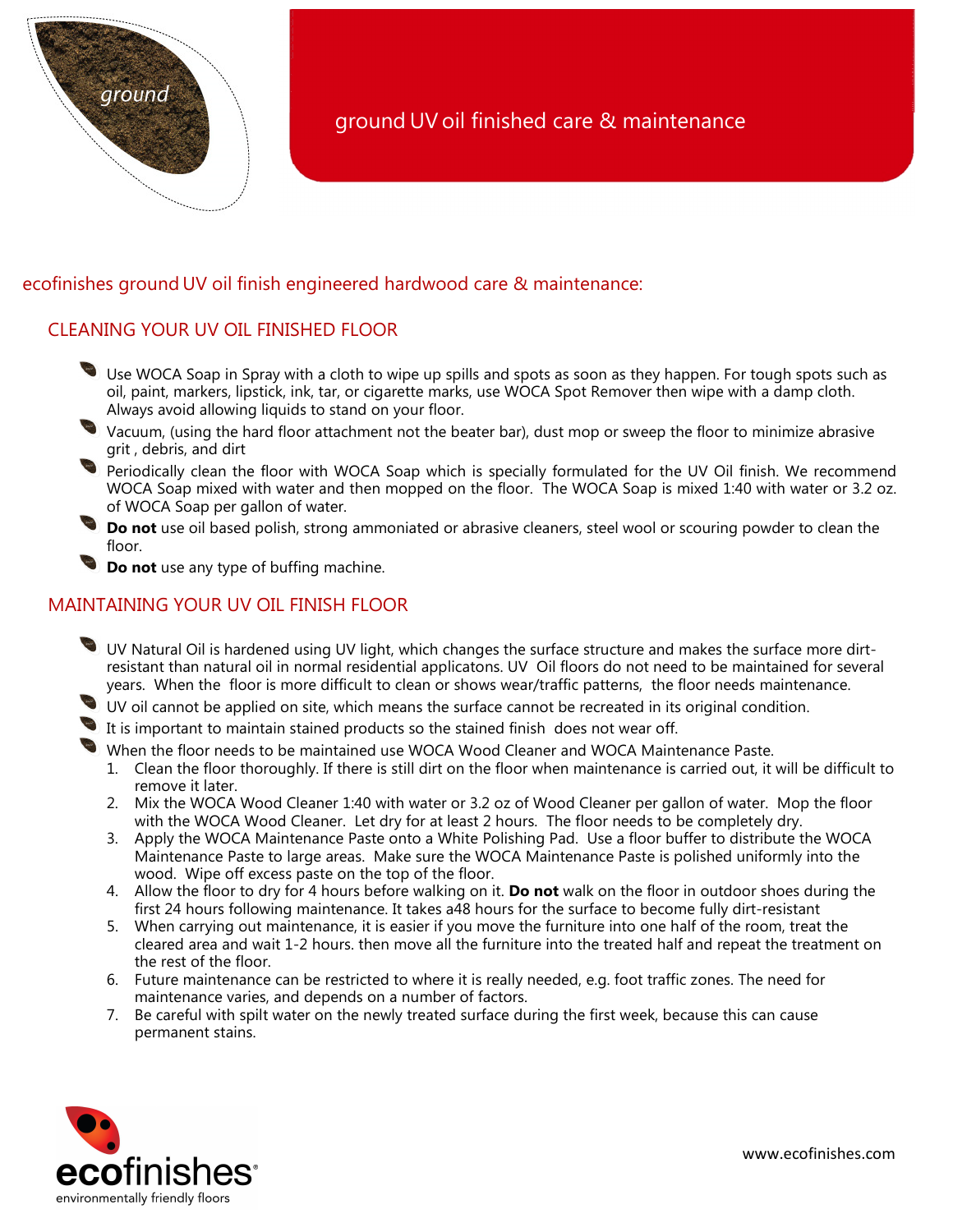# PROTECTING YOUR UV OIL FINISHFLOOR

- Use quality area rugs and doormats by outdoor entrance areas to prevent dirt, sand, grit and other substances such as oil, asphalt or driveway sealer from being tracked onto your floor. The rugs must be made of a breathable material to prevent moisture entrapment
- Sweep, dust, or vacuum the floor regularly to prevent accumulation of dirt or grit that can scratch or dull the floor finish.
- Use protective casters/caster cups or felt pads on the legs of furniture to prevent damage to the flooring. Use wide bearing leg bases, barrel type caster wheels, rubber rollers to minimize indentations and scratches from heavy objects. As a rule of thumb, the heavier the object, the wider the floor protector should be. Make certain to keep them clean and well maintained.
- Do not use rubber or foam backed plastic mats as they may discolor the floor. To prevent slippage use an approved vinyl rug underlayment
- Maintain a normal indoor relative humidity level between 35 and 55% and a temperature of  $60^{\circ}$ -80° F throughout the year, to minimize the natural expansion and contraction of wood.
	- $\sim$  Heating Season (Dry): humidifier is recommended to prevent excess shrinkage due to low humidity levels. Wood stove and electric heat tends to create very dry conditions.
	- $\circ$  Non-Heating Season (Wet): An air conditioner or dehumidifier or periodically turning on your heating system can maintain humidity during the summer months. Avoid excessive exposure to water during periods of inclement weather.
- Avoid gouges or cuts in your floor from sharp objects. While your floor is very wear resistant, sharp or pointed objects can nevertheless damage it.
- Don't walk on your floor with stiletto-style heels, spiked shoes, or cleats; they may cause indentations in your floor.
- Keep pet's nails trimmed to minimize finish scratches.
- Rearrange area rugs and furniture periodically so the floor ages evenly. UV sunlight will soften the tone of different species of hardwood to varying degrees.
- Protect your floor from direct sunlight. Use curtains and UV resistant film on large glass doors and windows
- Use a dolly when moving heavy furniture or appliances. But first, put down a sheet of quarter inch plywood or Masonite to protect the floor and help prevent denting. Carpet or cardboard is not adequate to prevent surface compression scratches. Never try to slide or roll heavy objects across the floor to avoid denting.

#### REPAIRING YOUR UV OIL FINISH FLOOR – ENGINEERED T&G

- UV oil cannot be applied on site, which means the surface cannot be recreated in its original condition.
- It is important to maintain stained products so the stained finish does not wear through.
- Retain several planks for future repairs.
- **S** Finsih worn to the bare wood or damaged planks will require board replacement. It is quick and easy and should only take about 15 minutes per plank regardless of installation method.
	- 1. Select a replacement plank that closely matches the area you are replacing.
	- 2. Carfully cut out the damamged plank close to the edges with a wood chisel
	- 3. Lift out the center of the cut out strip with the wood chisel. Then remove its tongue and grrove edges with caution to avoid damage to the adjoingin palnks.
	- 4. Clean the floor of any residue
	- 5. Cut tongue edge end of the replacement plank to the require replacement length.
	- 6. Remove lower edges of the groove from end and side edges of the replacement plank.
	- 7. Make a trial insert to ensure that the replacement plank fits exactly then remove.
	- 8. Touch up any edges if necessary with stain and finish.
	- 9. Spread glue over the subfloor and glue replacemnt plank in place.